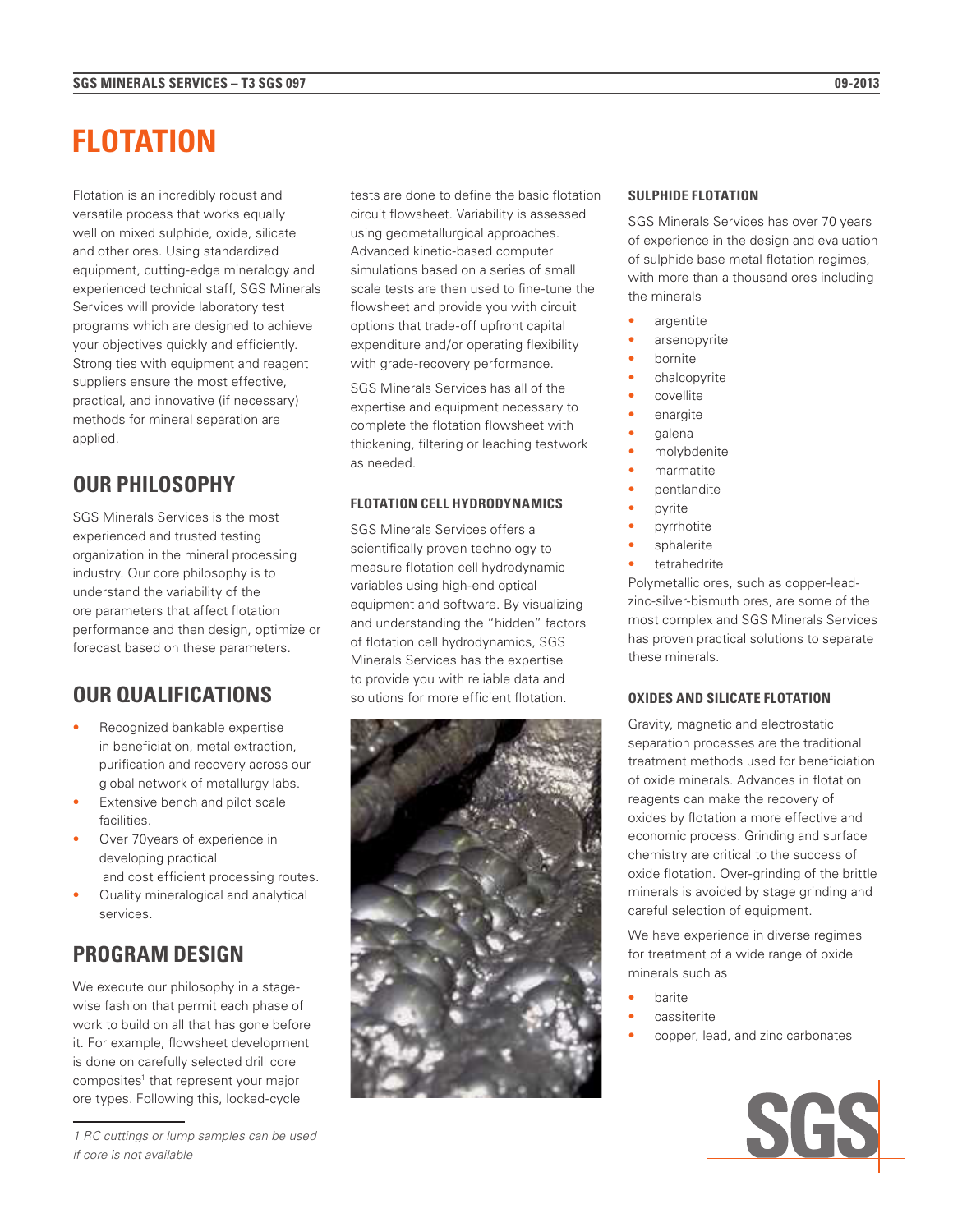#### **SGS MINERALS SERVICES – T3 SGS 097 2**

- **fluorite**
- *ilmenite*
- iron ore
- monazite and other rare earth oxides
- phosphates
- potash
- rutile
- scheelite
- *silicates*
- spodumene
- tantalite
- topaz
- wolframite
- zircon

#### **OTHER MINERALS AND APPROACHES**

Flotation is a robust process and new and innovative treatment processes have been developed by SGS Minerals Services. An example is the recovery of secondary minerals from oil sands. Other minerals that can be recovered by flotation include:

- coal
- metallic copper
- metallic silver

• platinum group elements (PGE) Our experience in the PGE is particularly strong with process development, in-plant optimization and auditing of plants, for some of the world's largest producers.



#### **OIL SANDS**

SGS Minerals Services performs froth flotation testing on oil sands materials, separating bitumen from sand. We have also developed methods to extract heavy minerals from oil sands tailings via flotation.

SGS Minerals Services provides columns and contact cells to the oil sands industry that are used in flotation and scavenging applications.



### **LABORATORY AND PILOT PLANT EQUIPMENT**

Columns, mechanical cells, flash flotation, unit cells, and high capacity contact cells are regularly used in our evaluations. Other related equipment, such as stirred mills, ball mills, and high intensity conditioners, are also available. Techniques, such as new reagent development, control potential sulphidization (CPS), flotation kinetics, and computer modeling are also used.

#### **LABORATORY EQUIPMENT**

- a selection of rod mills, ball mills, and grinding media
- Denver and Agitair flotation cells
- extensive reagent selection
- Eh/pH capability

#### **PILOT PLANT EQUIPMENT**

- a wide selection of primary and regrind mills
- flotation banks suitable for 3kg/h to over 1000kg/h
- column cells from 2" to 12" diameter with DCS level control
- Contact Cell multi-stage plants of various sizes
- reagent pumps monitored and controlled through a DCS system
- standard and high-intensity conditioners
- thickeners, tailing pond, and recycle water capabilities
- pulp density and pH monitoring and control through a DCS system

### **COMPREHENSIVE SUPPORT SERVICES**

#### **MINERALOGY**

Mineralogy plays an important role in quickly troubleshooting and resolving operational issues. In particular, QEMSCAN™ technology offers a quantum leap in the understanding of flotation processes. The QEMSCAN™ instrument rapidly and inexpensively analyzes hundreds of thousands of points in a polished section. This large dataset is the basis for liberation studies, grade- recovery prediction and diagnosis, with greatly improved speed, detail and confidence over manual grain counting methods.

In a recent project at SGS Minerals Services, over \$250,000 was saved by using QEMSCAN™ for prediction of grade-recovery variability in place of traditional locked-cycle flotation testing.



*QEMSCAN Mineral Particle Map*

#### **CHEMICAL LABORATORIES**

SGS Minerals Services' full service analytical and environmental laboratories operate around the clock to provide key data to guide project decisions. Analytical instrumentation is linked to a networked data management system allowing speedy access by the project team worldwide.